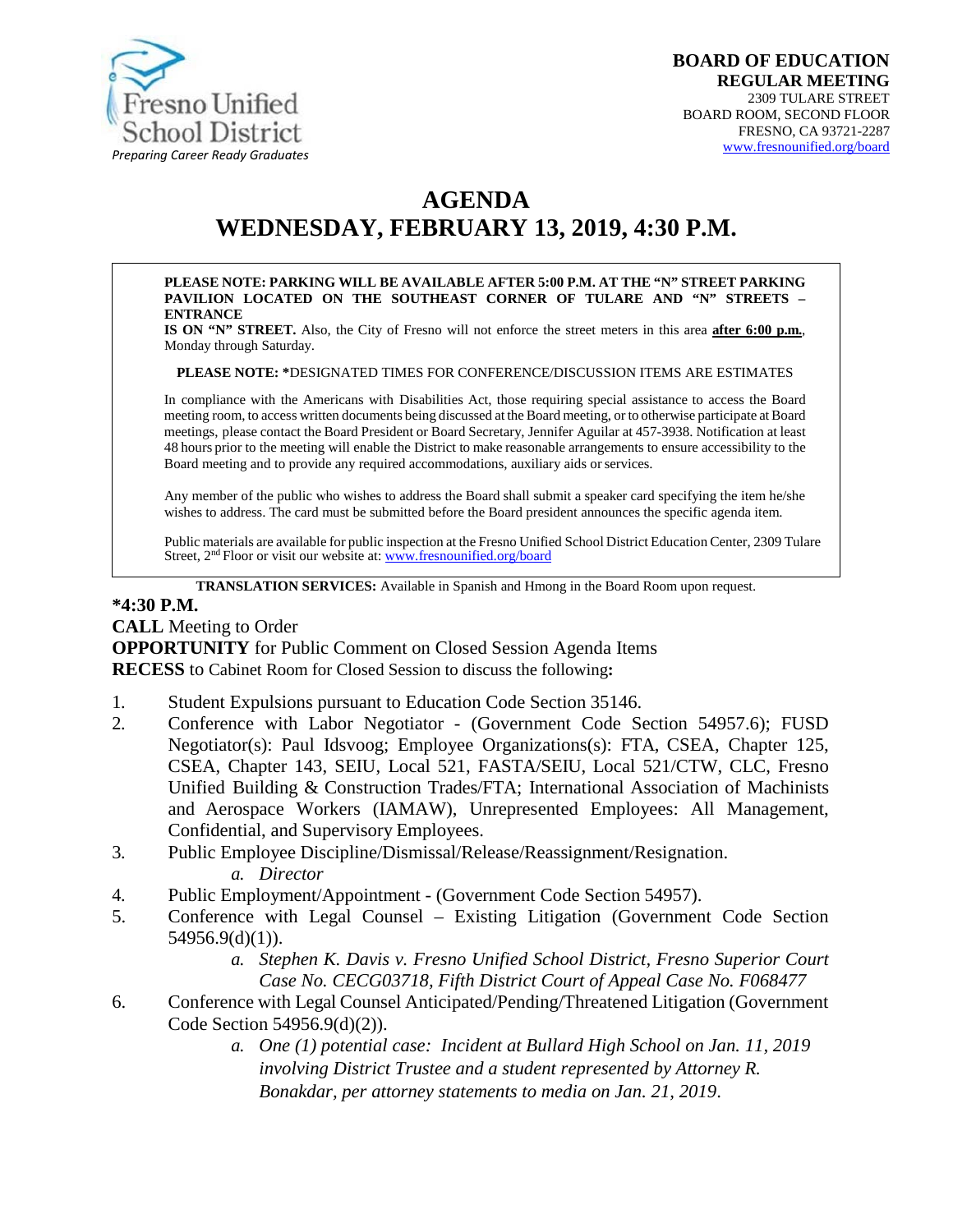### **6:00 P.M., RECONVENE** and report action taken during Closed Session, if any.

### **PLEDGE OF ALLEGIANCE**

Sherri Arrington and Porsha Lacy parents that have had a positive impact at Kings Canyon Middle School will lead the flag salute.

#### **HEAR Reports from Student Board Representatives**

An opportunity is provided to hear comments/reports from Student Board Representatives from McLane High School. Contact person. Kim Mecum, telephone 457-3731.

#### **HEAR Report from Superintendent**

### **OPPORTUNITY for Public Comment on Consent Agenda Items**

**ALL CONSENT AGENDA** items are considered to be routine bythe Board of Education and will be enacted by one motion. There will be no separate discussion of items unless a Board member so requests, in which event, the item(s) will be considered following approval of the Consent Agenda.

### **A. CONSENT AGENDA**

### **A-1, APPROVE Personnel List**

Included in the Board binders is the Personnel List, Appendix A, as submitted. The Superintendent recommends approval. Contact person: Paul Idsvoog, telephone 457-3548.

### **A-2, ADOPT Findings of Fact and Recommendations of District Administrative Board**

The Board of Education received and considered the Findings of Fact and Recommendations of District Administrative Panels resulting from hearings on expulsion and readmittance cases conducted during the period since the January 30, 2019 Regular Board meeting. The Superintendent recommends adoption. Contact person: Kim Mecum, telephone 457-3731.

### **A-3, APPROVE Minutes from Prior Meeting**

Included in the Board binders are the draft minutes for the January 15, 2019 Special Meeting and the January 16, 2019 Regular Meeting. The Superintendent recommends approval. Contact person: Robert G. Nelson, telephone 457-3884.

### **A-4, ADOPT Healthy Air Living Standards Resolution**

It is recommended the Board adopt a Healthy Air Living Standards Resolution given that data suggests the Central Valley has some of the worst air quality in the nation. The youth in the Central Valley are most at-risk for developing chronic lung problems, such as asthma, and it is imperative we promote healthy air living standards. The draft resolution will available on, or before, February 8, 2019. The Superintendent recommends adoption.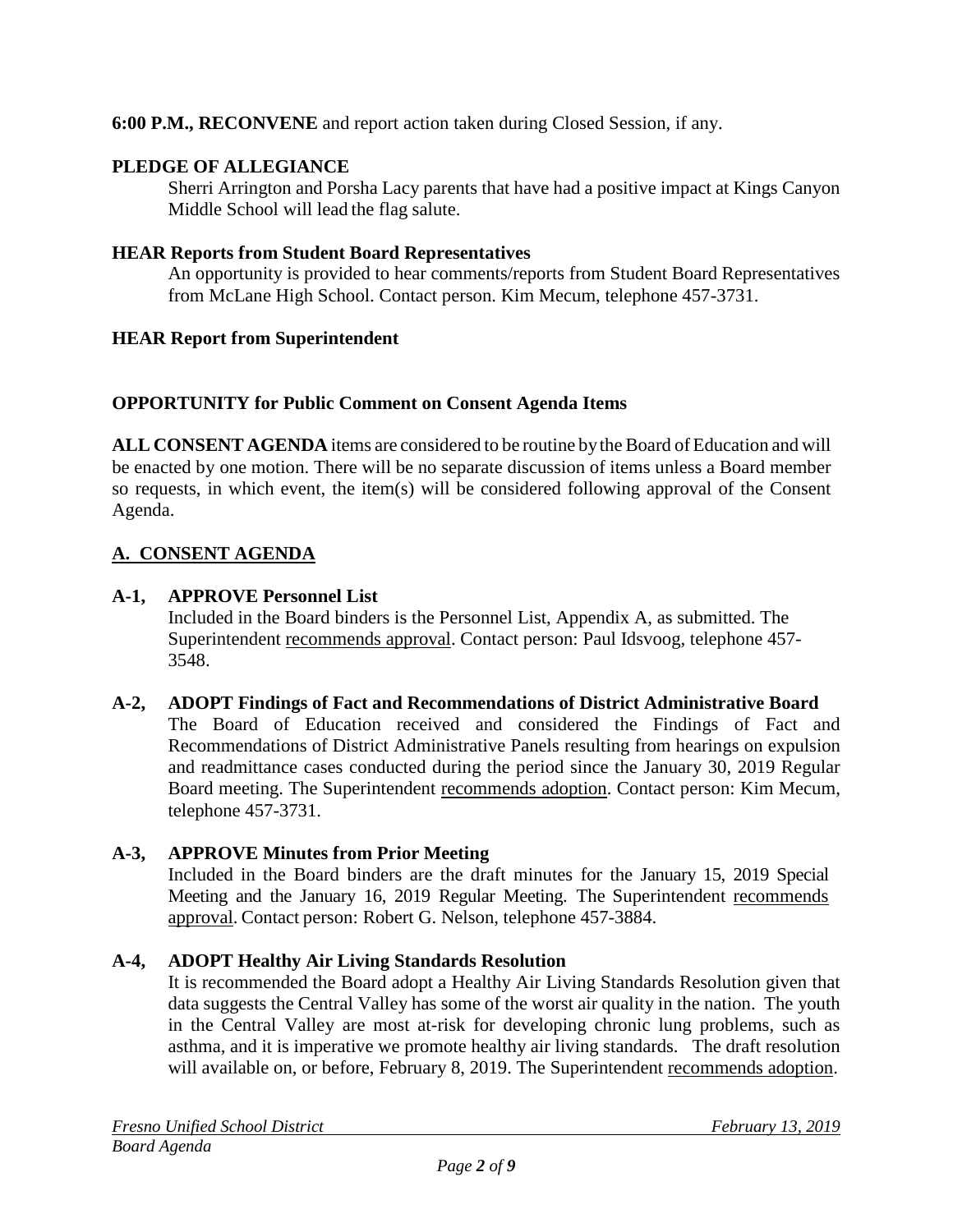Fiscal impact: There is no fiscal impact to the district at this time. Contact person: David Chavez, 457-3566.

### **A-5, ADOPT Resolutions Delineating Authorized District Agents to Sign on Behalf of Fresno Unified School District**

Included in the Board binders are Resolutions 18-11 through 18-17 presented for adoption to update authorized officials to sign various business transactions on behalf of Fresno Unified School District. These resolutions will be effective for the period beginning February 13, 2019, until revoked or superseded. The Superintendent recommends adoption. Fiscal impact: There is no fiscal impact to the district. Contact person: Ruth F. Quinto, telephone 457-6226.

### **A-6, Approve Termination for Convenience Agreement and Mutual Release between Fresno Unified and Conterra Wireless Broadband, LLC**

Included in the Board binders and recommended for approval is the Termination for Convenience Agreement and Mutual Release between Fresno Unified and Conterra Wireless Broadband, LLC, dba Conterra Broadband Services. On January 10, 2018, the Board approved award of Bid E20005, Wide Area Network Services Dark Fiber and Lit Fiber Options, to Conterra. However, after extensive review of State of California requirements for special construction on dark fiber networks, the district and Conterra have determined that it is in their respective best interests to terminate the agreement resulting from the bid award. The parties were unable to find common ground regarding the prevailing wage requirement. There is no cost to the district for any work completed to date, and termination has no operational impact. The Superintendent recommends approval. Fiscal impact: Terminating the agreement has no fiscal impact. Contact person: Karin Temple, telephone 457-3134.

### **A-7, APPROVE Addendum to Independent Contractor Services Agreement with Goodfellow Occupational Therapy**

Included in the Board binders is an addendum with Goodfellow Occupational Therapy in the amount of \$26,775. This vendor will provide occupational therapy services to students as required by Individualized Education Programs. The Superintendent recommends approval. Fiscal impact: Sufficient funds in the amount of \$26,775 are available in the Special Education budget. Contact person: Kim Mecum, telephone 457- 3731.

### **A-8, APPROVE Award of Bid 19-01, Plumbing Supplies**

Included in the Board binders is information on Bid 19-01, which is recommended for award to establish a fixed unit price for the purchase of plumbing supplies for use districtwide such as faucets, drinking fountains, and toilets. Staff recommends award to the lowest responsive, responsible bidder:

Sections B-F: Winsupply of Fresno County (Fresno, California) \$523,359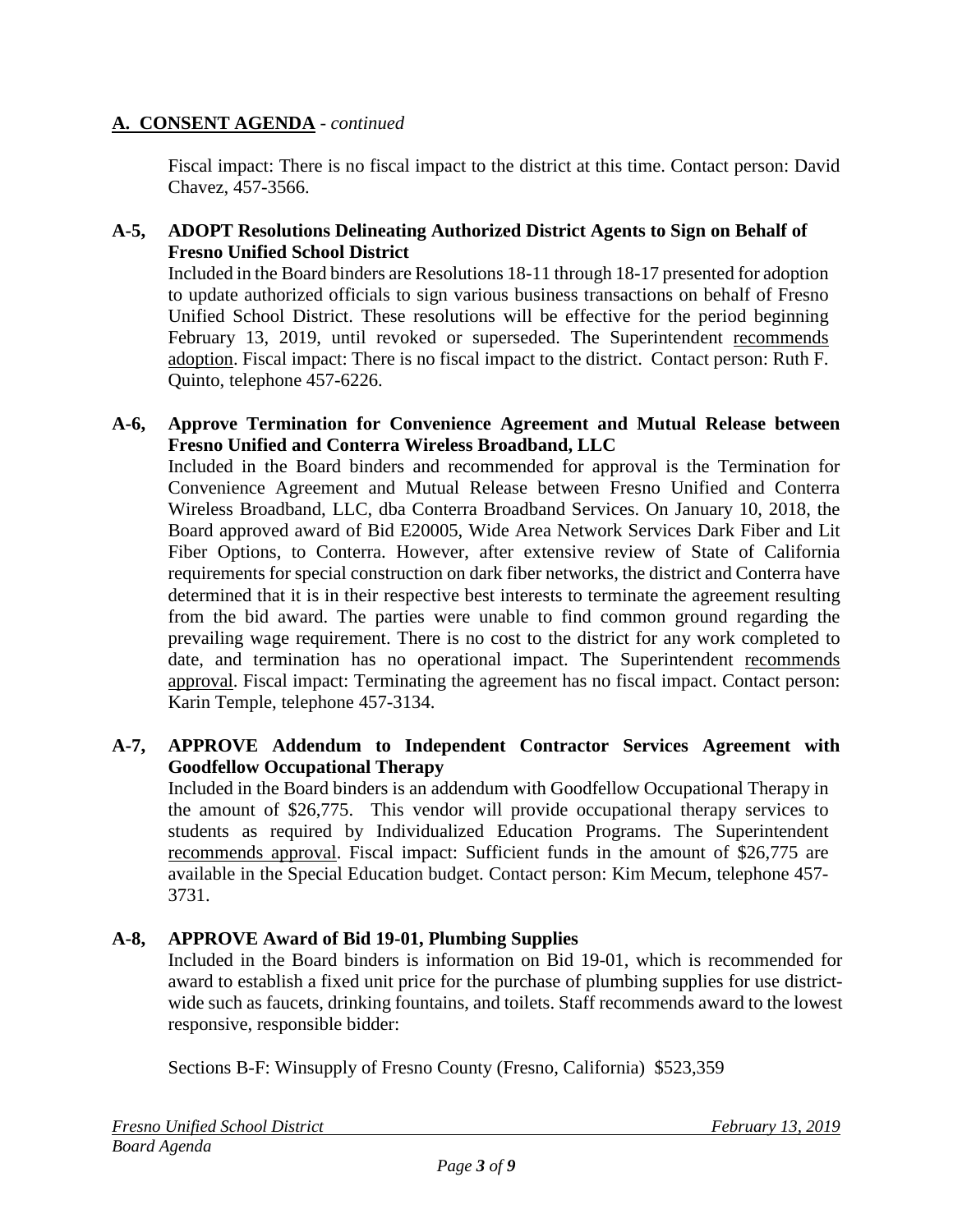Staff also recommends rejecting Bid 19-01 Section A, as the substituted items are not equivalent to the specified items. Section A will be re-bid in the future. In addition, staff recommends rejecting the low bidder on Bid 19-01 Section B, Apple Specialties Inc. The Bid is non-responsive because pricing was not submitted for all required items. The Superintendent recommends approval. Fiscal impact: Funding from the Maintenance Department budget will be determined on a project by project basis. The estimated annual usage is \$523,359. Contact person: Karin Temple, telephone 457-3134.

### **A-9, APPROVE Award of Bid 19-13, Installation of Exterior Lighting for Various Middle Schools**

Included in the Board binders is information on Bid 19-13, to install district supplied LED wall packs, surface mounts and retrofit kits at nine middle schools: Ahwahnee, Computech, Cooper, Fort Miller, Scandinavian, Tehipite, Tenaya, Tioga and Yosemite for enhanced safety and security. The district has purchased \$335,075 in lighting materials utilizing a Board-approved piggyback contract, to mitigate long lead times and take advantage of lower costs. Therefore, the total cost of the exterior lighting upgrade project is \$378,575.

Staff recommends award to the lowest responsive, responsible bidder:

### Imperial Electric Service Inc. (Fresno, Ca.) \$43,500

The Superintendent recommends approval. Fiscal impact: The recommended bid award of \$43,500 for lighting installation is available in the Measure X Fund. The total Measure X project cost, including the lighting materials previously purchased, is \$378,575. Contact person: Karin Temple, telephone 457-3134.

### **A-10, APPROVE Award of Bid 19-18 Phase 2B, Installation of District Video Security System at Elementary Schools**

Included in the Board binders is information on Bid 19-18 Phase 2B, which is recommended for award to provide high definition video security systems at eight elementary schools: Addams, Ericson, Ewing, Jefferson, Greenburg, Lincoln, Robinson and Winchell. The project includes installing low voltage wiring and electrical power connections, and mounting district supplied video security equipment. This is the fourth of eight phases of the project to provide enhanced security systems to all elementary schools. All phases are planned to be completed by the start of school in August 2019.

Staff recommends award to the lowest responsive, responsible bidder:

Sections 1 & 2: Kertel Communications, Inc. dba Sebastian (Fresno, Ca.) \$216,304

The Superintendent recommends approval. Fiscal impact: The recommended bid award of \$216,304 is available in the Measure X Fund. The total Measure X project cost, including the security system materials previously purchased, is \$324,262. Contact person: Karin Temple, telephone 457-3134.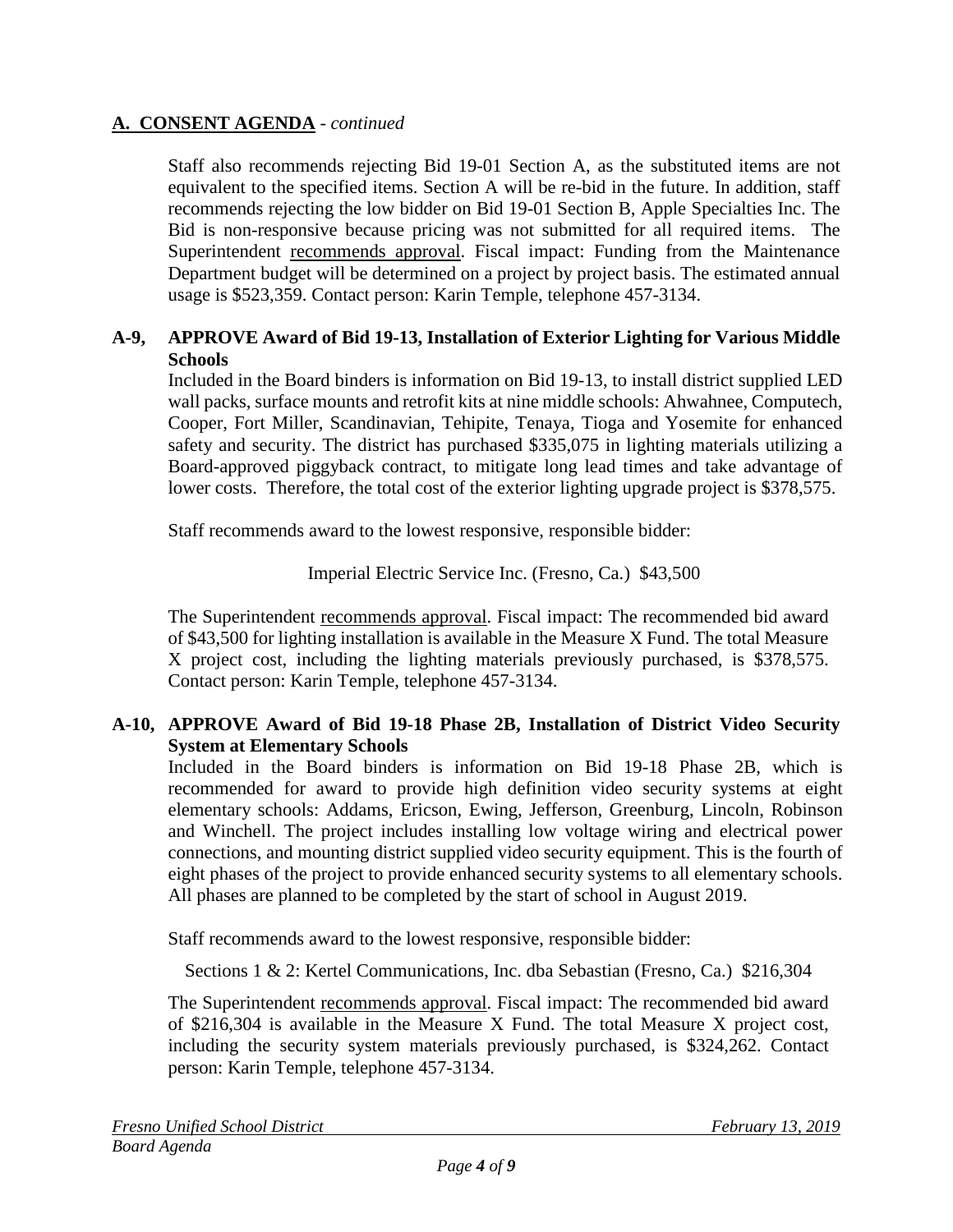**A-11, APPROVE Revised Job Description for Nutrition Services Manager, Designation as Classified, Non-Exempt, and Approve Revisions to the Food Services Salary Schedule for Nutrition Services Cook/Baker and Nutrition Services Manager**

Revised job description for Nutrition Services Manager reflects the expansion of district feeding programs and collaboration with the district supervisor regarding the food services operations and providing specialized support for purchase or acquisition of district-wide food service equipment, supplies, commodities and associated products to meet the needs of students and families. The Nutrition Services Manager position is designated as Classified, Non-Exempt and to be placed on a newly created F-21 of the Food Services Salary Schedule, an increase of 2.5%. The Superintendent recommends approval. Fiscal impact: Sufficient funds are available in the Food Services budget. There is no fiscal impact to the district for the Food Services positions. Contact person: Paul Idsvoog, telephone 457-3548.

### **A-12, RATIFY Three Agreements between Fresno Unified School District and State Center Community College District for the State Center Adult Education Consortium Staff Reimbursement of Costs**

Included in the Board binders are three agreements between Fresno Unified School District and State Center Community College District for the loan of Fresno Unified staff for the State Center Adult Education Consortium (SCAEC). The district will be reimbursed for the full salary and benefits from the SCAEC funding (Assembly Bill 104 Adult Education Block Grant) for three positions. The Superintendent recommends ratification. Fiscal impact: The amount of \$522,414 will be reimbursed by State Center Adult Education Consortium. Contact person: Kim Mecum, telephone 457-3731.

### **A-13, RATIFY Memorandum of Understanding with State Center Community College District for the Adult Education Program Allocation**

Included in the Board binders is a Memorandum of Understanding between State Center Community College District and Fresno Unified School District to establish the responsibilities of both parties in serving the State Center Adult Education Consortium and for Fresno Adult School to receive their approved block grant allocation of \$5,321,962. The Superintendent recommends ratification. Fiscal impact: Sufficient funds in the amount of \$5,321,962 are available in the Adult Education Block Grant allocation. Contact person: Kim Mecum, telephone 457-3731.

### **A-14, RATIFY Change Order for the Project Listed Below**

Included in the Board binders is information on the Change Order for the following project:

### **Bid 18-02, Adult Transition Program (ATP) Modernization Project**

Deduct Change Order 8: \$ (1,759)

The Superintendent recommends ratification. Fiscal impact: \$1,759 will be credited to the Measure Q Fund. Contact person: Karin Temple, telephone 457-3134.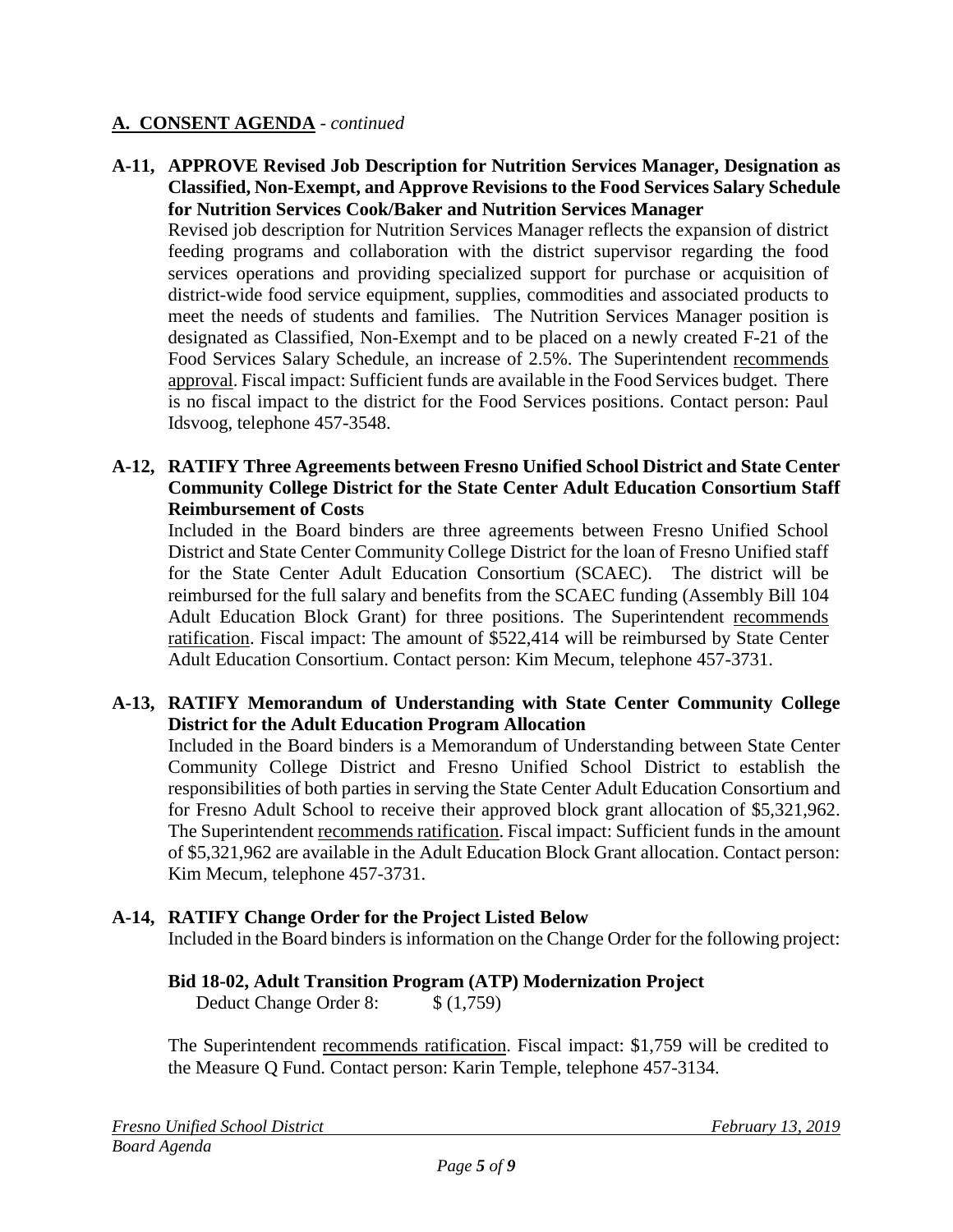### **A-15, RATIFY the Filing of Notices of Completion**

Included in the Board binders are Notices of Completion for the following projects, which have been completed according to plans and specifications.

Bid 18-02, Adult Transition Program (ATP) Modernization Project

Bid 19-03, Kings Canyon Middle School Baseball Field and Softball Field Improvements Rebid

The Superintendent recommends ratification. Fiscal impact: Retention funds are released in accordance with contract terms and California statutes. Contact person: Karin Temple, telephone 457-3134.

#### **A-16, RATIFY Purchase Orders from November 1, 2018 through November 30, 2018 – Primary Report**

Included in the Board binders is information on purchase orders issued from November 1, 2018 through November 30, 2018. Purchase orders for \$10,000 or more are presented first, followed by purchase orders for less than \$10,000. A list of purchase orders issued for Associated Student Body (ASB) accounts is also provided.

Effective with this Board agenda, two purchase order reports will be presented for ratification. The Primary Report includes all purchase orders issued during the month with the exception of those that may present a potential conflict of interest for an individual Board member. All remaining purchase orders are covered in the Supplemental Report. The Superintendent recommends ratification. Fiscal impact: Funding is noted on the attached pages. Contact person: Karin Temple, telephone 457-3134.

### **A-17, RATIFY Purchase Orders from November 1, 2018 through November 30, 2018 – Supplemental Report**

Included in the Board binders is information on purchase orders issued from November 1, 2018 through November 30, 2018.

Effective with this Board agenda, two purchase order reports will be presented for ratification. The Primary Report includes all purchase orders issued during the month with the exception of those that may present a potential conflict of interest for an individual Board member. All remaining purchase orders are covered in the Supplemental Report. The Superintendent recommends ratification. Fiscal impact: Funding is noted on the attached pages. Contact person: Karin Temple, telephone 457-3134.

### **END OF CONSENT AGENDA (ROLL CALL VOTE)**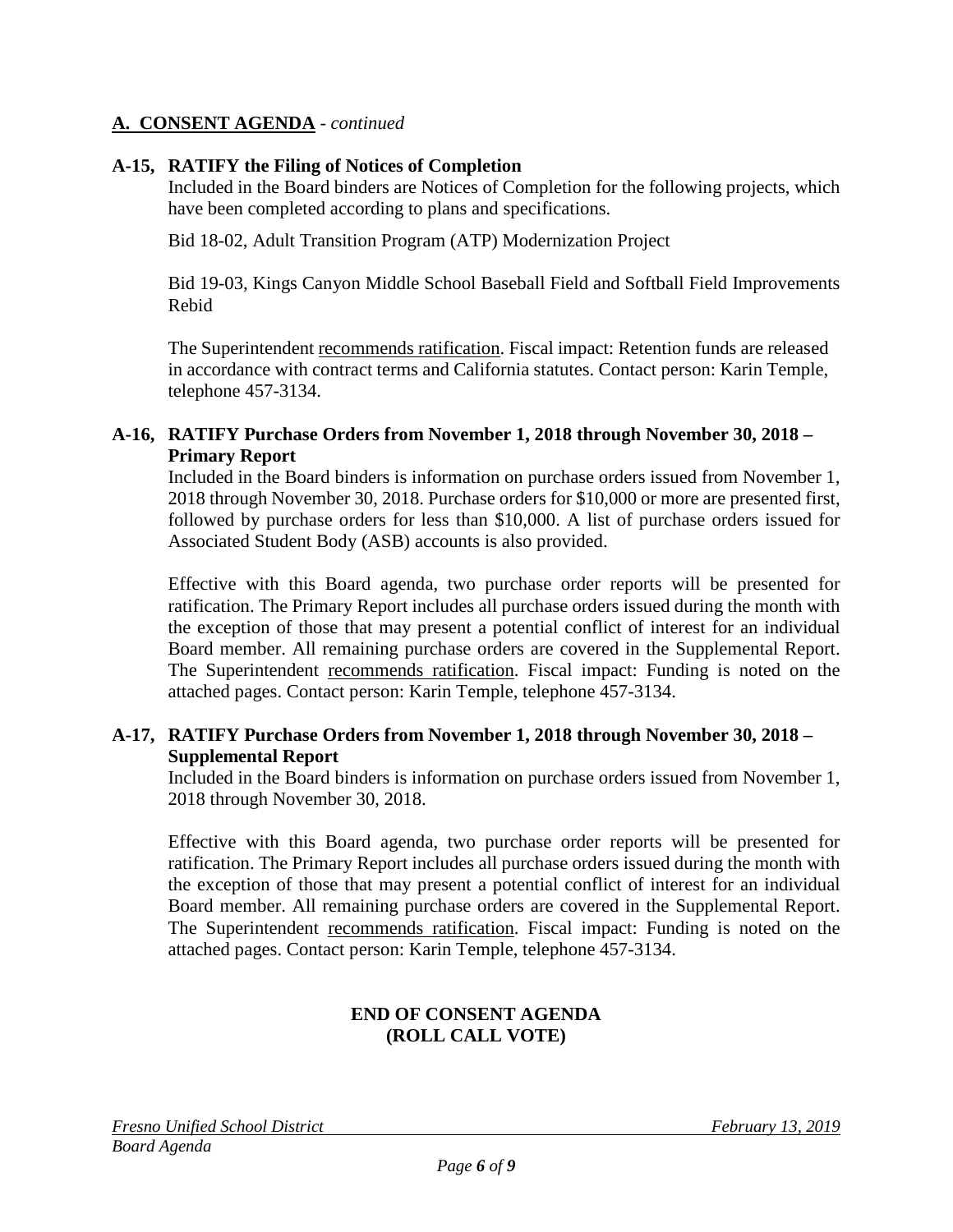# **UNSCHEDULED ORAL COMMUNICATIONS**

Individuals who wish to address the Board on topics within the Board's subject matter jurisdiction, but **not** listed on this agenda may do so at this time. If you wish to address the Board on a specific item that is listed on the agenda, you should do so when that specific item is called.

While all time limitations are at the discretion of the Board President, generally members of the public will be limited to a maximum of three (3) minutes per speaker for a total of thirty (30) minutes of public comment as designated on this agenda. Any individual who has not had an opportunity to address the Board during this initial thirty (30) minute period may do so at the end of the meeting after the Board has addressed all remaining items on this agenda. Without taking action and only as expressly permitted by Board Bylaw 9323, Board members may ask questions, make brief announcements, or provide a brief response to statements presented by the public about topics raised in unscheduled oral communications. Board members must be recognized by the President in order to speak and will generally be limited to no more than one (1) minute each for this purpose. The Board President shall have the discretion to further limit Board members' opportunity to speak on topics raised in unscheduled oral communications to ensure the orderly and efficient conduct of District business.

Members of the public with questions on school district issues may submit them in writing. The Board will automatically refer to the Superintendent any formal requests that are brought before them at this time. The appropriate staff member will furnish answers to questions.

# **B. CONFERENCE/DISCUSSION AGENDA**

# **6:40 P.M.**

### **B-18, PRESENT and DISCUSS Master Plan for English Learner Success: Implementation Update**

Staff will present an update about Master Plan actions being implemented in four areas: 1) Employment and development of experts in English language development and bilingual education 2) Advancement of quality teaching for English learner students 3) Establishment of structures and systems to support student and parent aspirations and goals 4) Realignment of instructional program options, policies, structures, and systems for English learner students. Fiscal impact: Funds are available in the English Learner Services Department Budget. Contact person: Kim Mecum, telephone 457-3731.

# **7:00 P.M.**

### **B-19, DISCUSS and APPROVE Addendum to Independent Contractor Services Agreement with PresenceLearning, Inc.**

Included in the Board binders is an addendum with PresenceLearning, Inc. in the amount of \$999,000. This vendor will provide speech/language services to students as required by Individualized Education Programs (IEPs). The Superintendent recommends approval. Fiscal impact: Fiscal Impact to the district will be in the amount of \$999,000. Contact person: Kim Mecum, telephone 457-3731.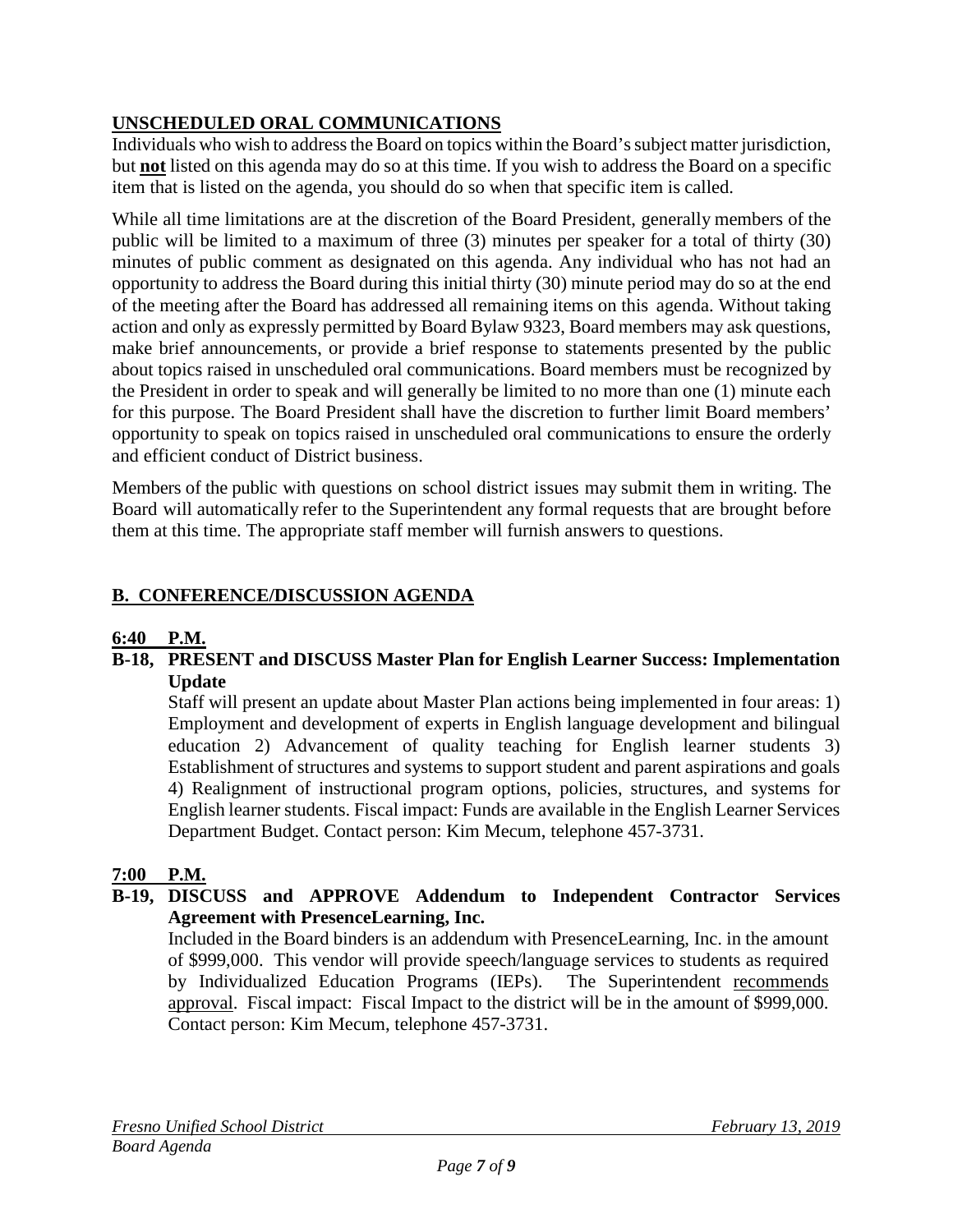### **B. CONFERENCE/DISCUSSION AGENDA** - *continued*

### **7:10 P.M.**

### **B-20, OPPORTUNITY for PUBLIC DISCUSSION of the Fresno Teachers Association - Trades Professionals Initial Proposal to the Fresno Unified School District for the 2019-2022 Successor Agreement**

In accordance with Government Code 3547, all initial proposals of the exclusive representative shall be presented at a public meeting of the public school employer, and thereafter shall be a public record. Included in the Board binders is the Fresno Teachers Association – Trades Professionals initial proposal to the Fresno Unified School District for the 2019-2022 Successor Agreement presented at the January 30, 2019, meeting of the Board of Education and returned to this agenda for formal presentation, public discussion and acknowledgment of receipt. Fiscal impact: There is no fiscal impact to the district at this time. Contact person: Paul Idsvoog, telephone 457-3548.

### **7:15 P.M.**

### **B-21, OPPORTUNITY for PUBLIC DISCUSSION and ADOPT the Fresno Unified School District Initial Proposal to the Fresno Teachers Association–Trades Professionals for the 2019-2022 Successor Agreement**

In accordance with Government Code 3547, all initial proposals of the public school employers shall be presented at a public meeting of the public school employer and thereafter shall be a public record. Included in the Board binders is the Fresno Unified School District initial proposal to the Fresno Teachers Association – Trades Professionals for the 2019-2022 Successor Agreement presented at the January 30, 2019, meeting of the Board of Education and returned to this agenda for public discussion and Board adoption. The Superintendent recommends adoption. Fiscal impact: There is no fiscal impact to the district at this time. Contact person: Paul Idsvoog, telephone 457-3548.

### **7:20 P.M.**

### **B-22, OPPORTUNITY for PUBLIC DISCUSSION of the Fresno Teachers Association Initial Proposal to the Fresno Unified School District for the 2019-2022 Successor Agreement**

In accordance with Government Code 3547, all initial proposals of the exclusive representative shall be presented at a public meeting of the public school employer, and thereafter shall be a public record. Included in the Board binders is the Fresno Teachers Association initial proposal to the Fresno Unified School District for the 2019-2022 Successor Agreement presented at the January 16, 2019, meeting of the Board of Education and returned to this agenda for formal presentation, public discussion and acknowledgment of receipt. Fiscal impact: There is no fiscal impact to the district at this time. Contact person: Paul Idsvoog, telephone 457-3548.